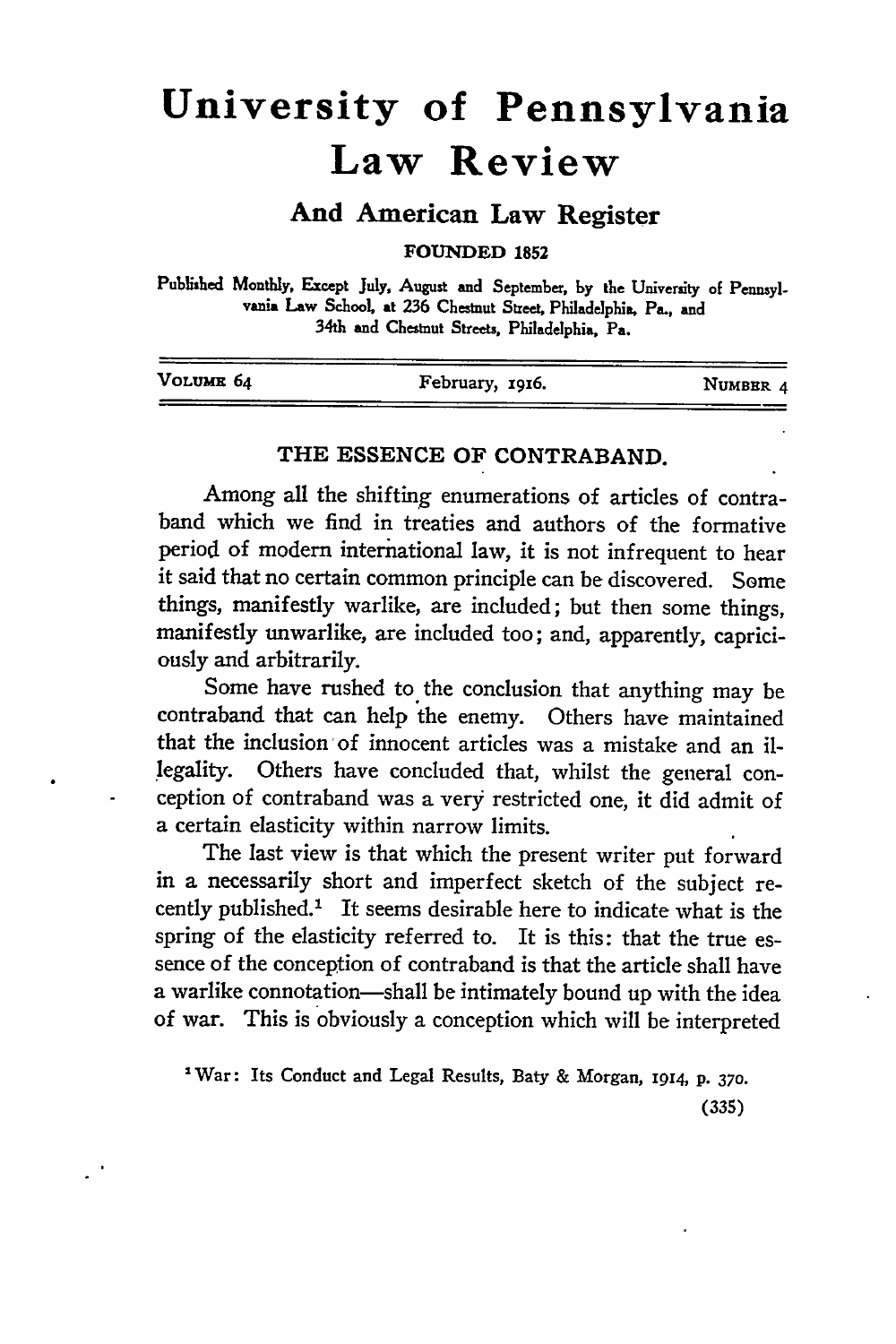by different persons in somewhat different ways; and thus it is that we find the occasional inclusion in the category of horses, money and naval stores. The question of provisions is not considered because it is only *qua* naval stores that they have regularly been treated as contraband. The sweeping interdictions of provisions proclaimed by France and Great Britain in 1793 were avowedly based on entirely special circumstances, such as the alleged fact that the French Government was not a normal member of the family of nations, and that famine was a lawful weapon against nations as much as against besieged cities.

The inclusion of money, inexplicable on any other ground, is explained **by** this principle that contraband is that which connotes war. No commoner phrase is current than that which couples war and money, declaring that money is "the sinews of war". In an age of elementary political economy, money was not only highly useful in war, but the idea of bullion and specie, treasure, was bound up with the idea of war. But no one says, "Cotton is the sinews of war", or, "Copper is the sinews of war".

Why, again, were the horse, and masts and sails and pitch for the ship, contraband,<sup>2</sup> whilst lead and iron were not? Surely the former had as important civil uses. Perhaps they had; but they had not the sentimental connotation of the horse and the ship with war. In the old days when cavalry still retained its character of the queen of battles, horses naturally suggested thoughts of war, despite their civil uses. With the introduction of gunpowder and artillery, "villainous saltpetre" and infernal sulphur had the same military connotation; and, despite their unmanufactured state, were treated as contraband. In peace, the ship, the horse, sulphur and saltpetre, were alike surrounded with a warlike aura. But who can say the same of copper or cotton? It may come to be said in the future, but the future is irrelevant to the present discussion.

Pitch and tar, in a naval war, were invested with the same military connotation. It is not because they were useful or in-

<sup>&#</sup>x27;One or two instances of their inclusion **by** conventional stipulation can be found. That does not affect the principle.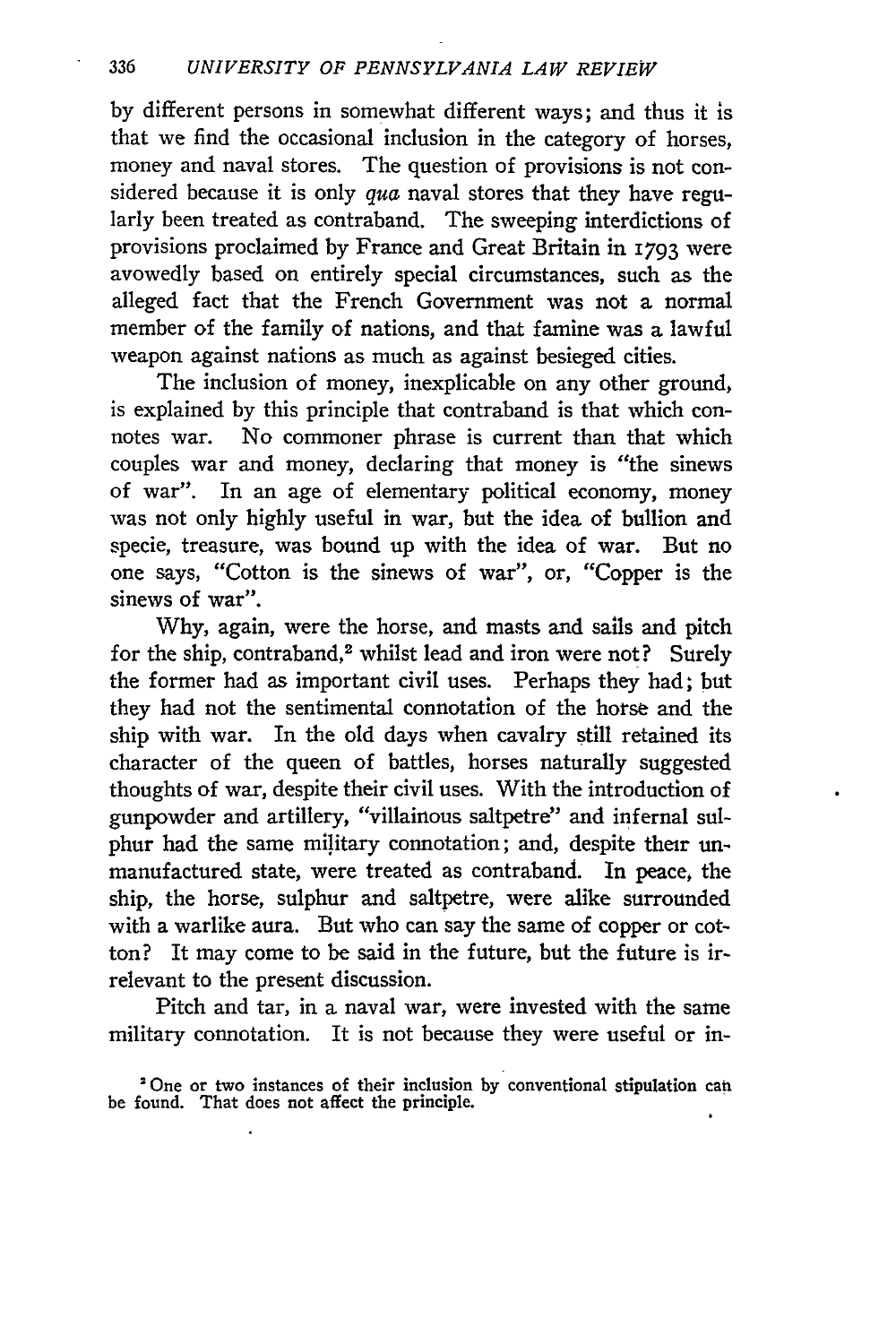dispensable for the equipment of navies, but because they smelt of naval conflict, that they were treated as contraband. Every ship was a potential privateer; every ship was a ship of force; every seaman a potential man-of-warsman. So strongly was this felt, that an innocent merchant seaman was a fair prisoner of war. So strongly was it felt, that the British Nation, which spumed conscription, admitted (and admits) in the case of seamen, the press gang. Ships, even in peace-time, were bound to accept Admiralty control. Ships, even in peace, suggested warships. Tar and pitch at once suggested ships. Who said "tar", said naval combat.

This was the very extreme of the conception of contraband. When horses and ships were treated as contraband it was because the horse and the ship had a real military character. To appreciate the point of view of the old days, we must throw ourselves into their *milieu.* Saturated with the classics and the Old Testament, the people of the Renaissance looked on the horse as the very emblem and symbol of war. The cavalier, *chevalier.,* was the typical warrior. Penetrated by the knowledge that the ship was ever armed, and ever ready to defend herself against the wrecker, the pirate and the Algerine, they were conscious of a warlike connotation in the ship, and the things that had a predominating maritime flavour.

Those days have passed. Cavalry is no longer the queen of battles, but artillery. The horse and the ship no longer suggest to us the combat. But will anyone pretend that copper and cotton do, apart from factitious agitation?

On the other hand, drums, which do not help an army very much, are stamped with the idea of war, and consequently are contraband. It is not their usefulness in war, but their special appropriateness for war, that makes things such.

The point so often insisted on, that raw material can never be contraband, really rests on the same great principle, that the essence of contraband is warlike connotation. For an unspecialized raw material can seldom have a specialized flavour of war. Yet it can have it. Sulphur, saltpetre, horses had it, whilst lead, iron, charcoal, carts, all equally indispensable, never had.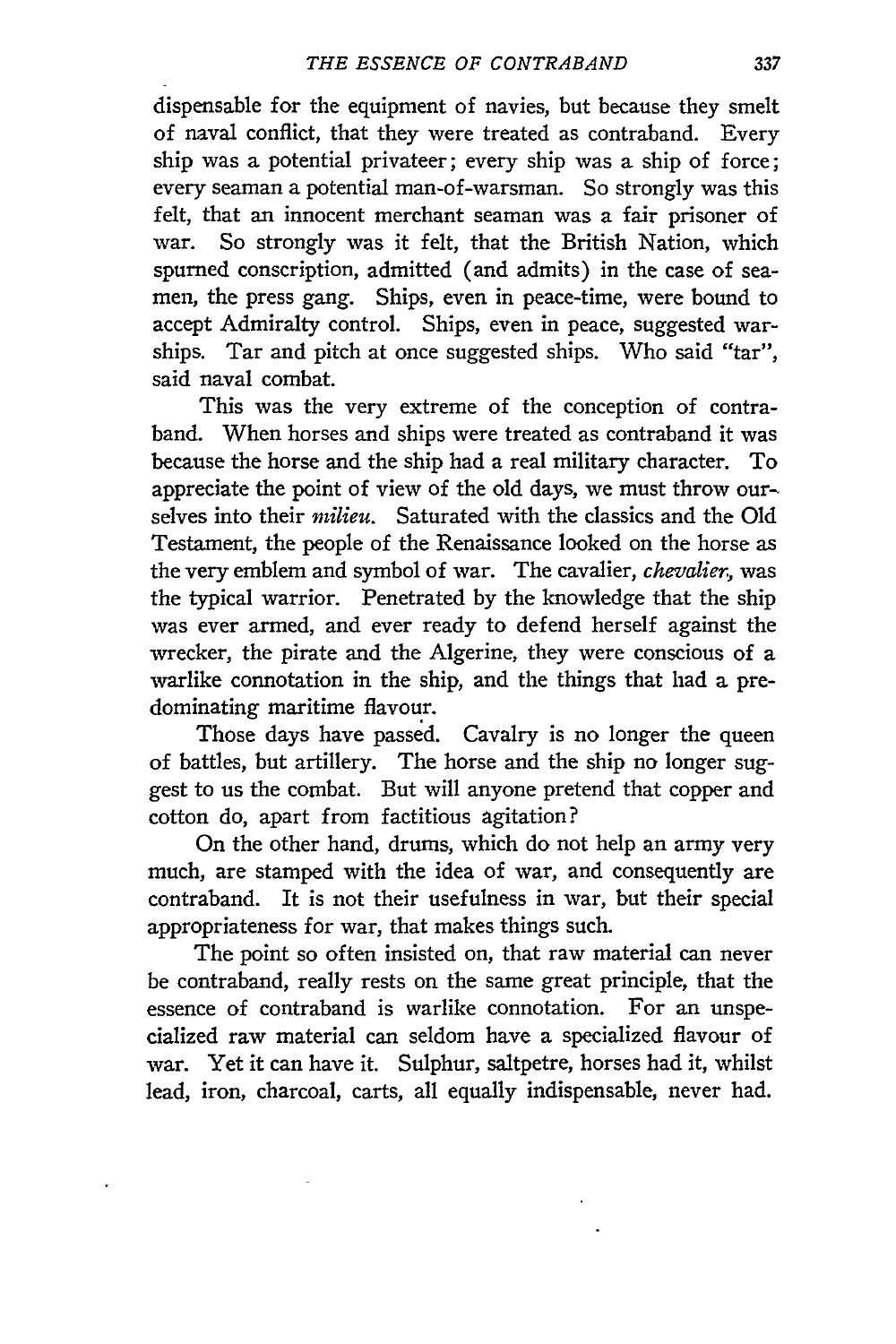The school of Hautefeuille and Ortolan, which demands that raw material must always be exempt, triumphed in the framing of the Declaration of London in 19o9. And indeed, at the present day, it is difficult to find any raw material which has a definite military flavour, unless it be certain rare materials used in making explosives. But, in principle, the exclusion of raw material from the category of contraband is only a particular case of the exclusion of articles possessing in themselves no military connotation. It is, however, such a luminous principle, and affords such a safe and certain guide, that it might well be accepted as a distinct rule of International Law, if indeed it has not already become such.3

The principle also clearly explains why the parts of military weapons are contraband, whilst the raw material of them is not. The former can be put together, the latter can be worked up. Why should they not be treated alike? Not, as Kleen thinks,4 because the result of the process is a *different* thing in the latter case and the *same* thing in the former, but because the component parts are stamped with a military character, and the raw material is not.

It may of course be urged that the rule of military connotation is dangerously lax; and that it would assist a belligerent to assume to treat as contraband anything which he so desired. That is true; but it is a very much safer and more certain rule than the modern rule of subjective destination to military use, which belligerents for the last half century have been endeavoring to set up. It needs no invocation of conflicting evidence; it involves no holding-up of vessels whilst a case is got up against their cargoes. It is a matter of general judicial knowledge which a Prize Judge ought to decide in the high exercise of his great function. His government ought not to attempt to instruct him; for it is a matter on which they have no title to speak. Is, or is not, a given material such as would raise in the mind of an indifferent person the image of war? That is not a

<sup>\*</sup>Kleen: *Contrabande de Guerre,* **p.** 151. (Paris, 1893.) *'Ibid.,* **p. 152.**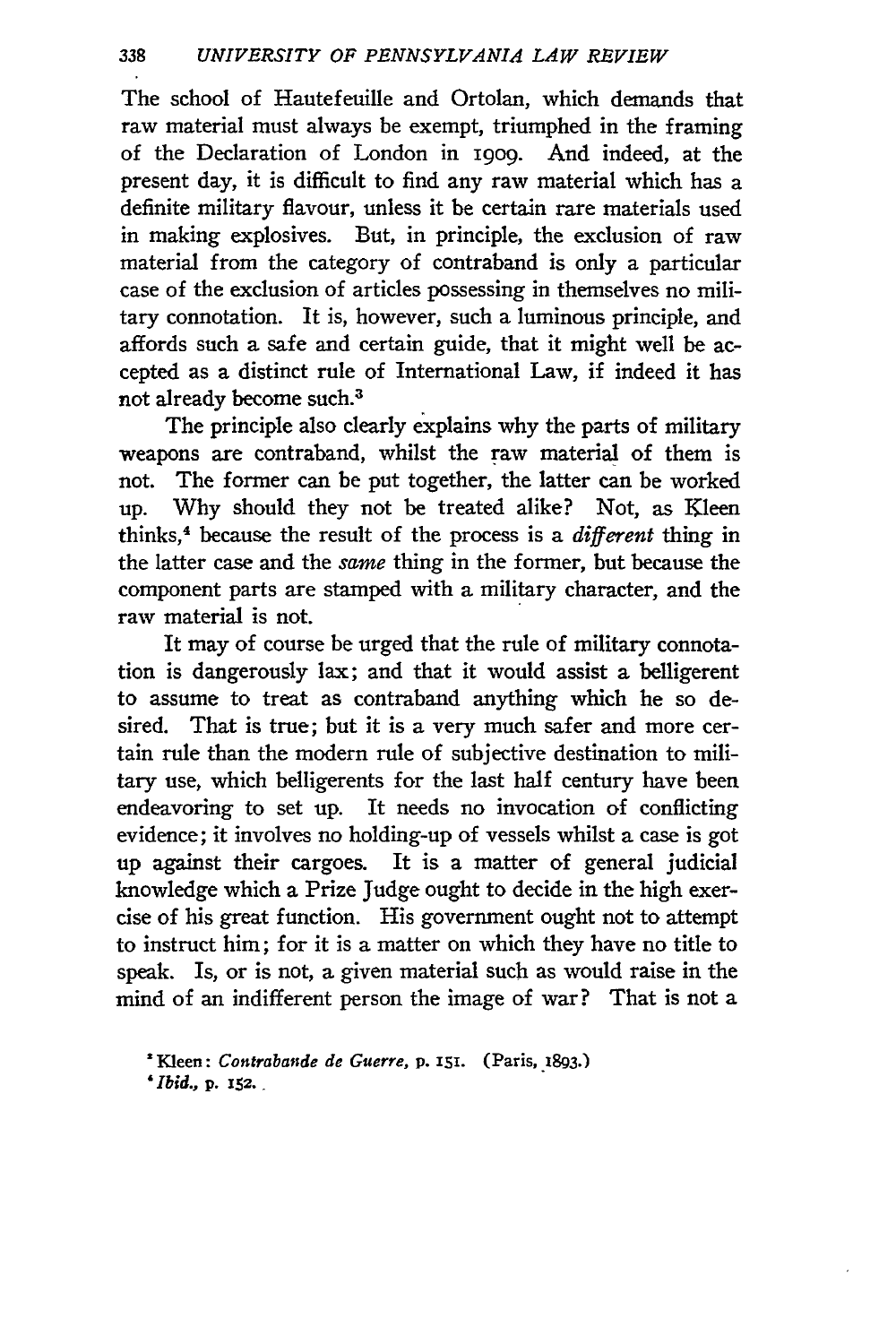question which can be determined **by** governments. It does not depend on the occult matters of policy or diplomacy to which Stowell alluded in *The Fox* **5** as proper subjects for governmental guidance to the Judge. It is the plainest question of common knowledge, for it is a question of the common understanding.

The advantage of the conception is that it entirely removes from the category of contraband things which are merely indispensable to, or useful to, the enemy in his campaign. The question is put on a general basis, and is simply: Has the article a military flavour? The further question, of whether this aroma can arise in the particular circumstances of the shipment (accidental contraband) is doubtless to be answered in the negative. Stowell's detection of it when innocent goods were going straight to a port of equipment opens a wide door, which has been pushed back of late so as to lead to results which would have greatly astonished him. In *The Imina*,<sup>6</sup> he allowed contraband to go to port which he held in *The Jonge Pieter 7* to be too suspiciously near Holland for British merchants to trade at. In *The Stert 8* and *The Luna <sup>9</sup>*he refused to extend a blockade to neutral ports although it was alleged that the result would be to render the blockades illusory. In *The Frau Margaretha 1 <sup>0</sup>*he allowed articles to go to Quimper, which he would not have permitted to go to Brest, forty miles away. The authority of Stowell cannot be invoked for any wide interference with the trade of neutral ports; the military aroma only arises when the goods are very specially and directly connected with military places.

We must infer, at the very least, that the occasion which converts innocent goods into contraband must be at least equally strong with the circumstance of the carrier trying to enter a port of enemy equipment. Their consignment *ex facie* to an enemy government, or to its exclusive agent, seems the only circum-

- •(1811) **Edw.** Adm. **32o.**
- **(i8oo) 3 C.** Rob.. Adm. 167.
- **(i8o)** 4 **C.** Rob. Adm. **79.**
- (i8oi) *lb. 66.*
- **'** (18io) Edw. **Adm. 69o.**
- **(i8o5) 6 C. Rob. Adm. 92.**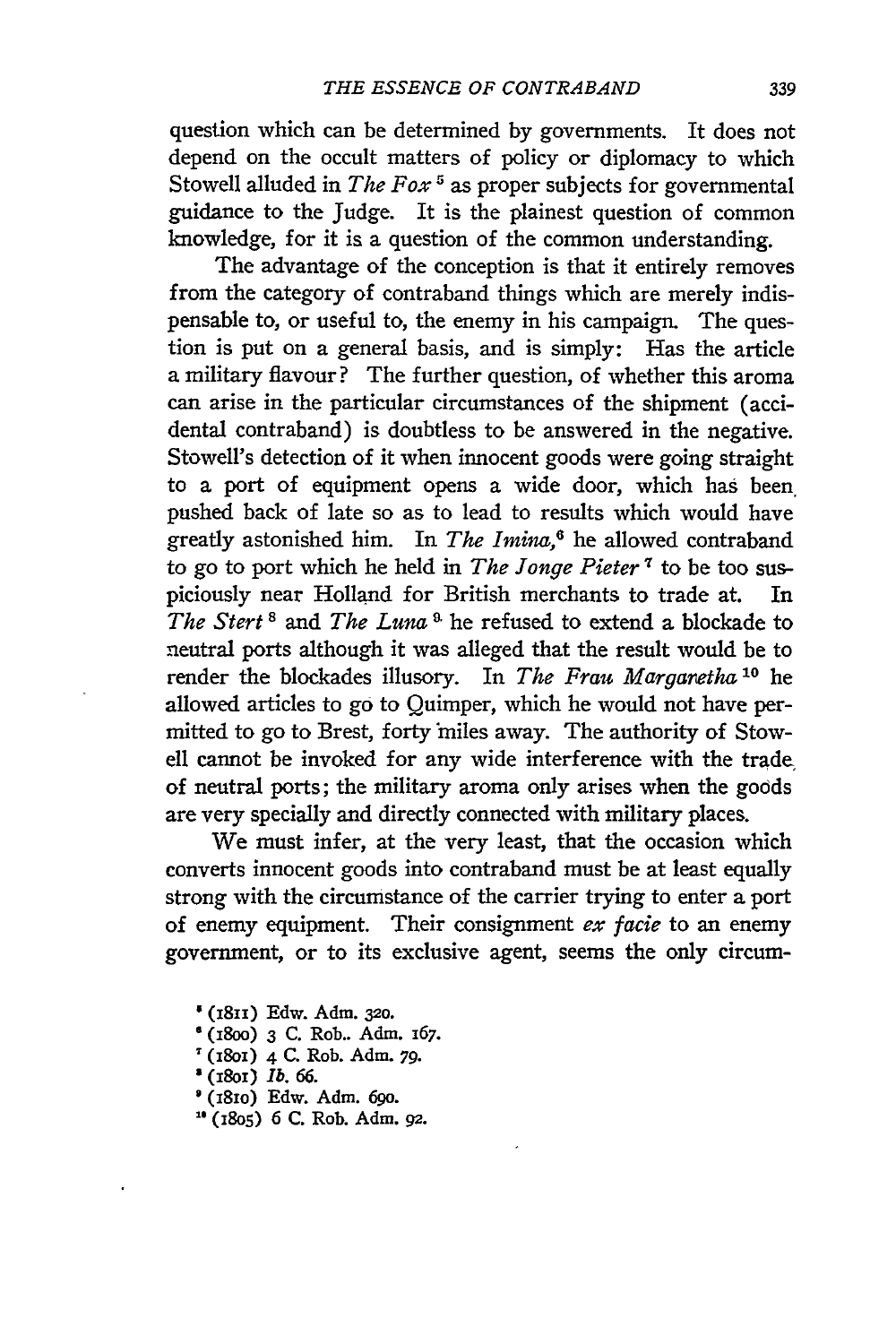stance which can carry the same weight. One is driven to the conclusion that the real remedy for the present difficulties is the abandonment of the sanctity with which the Declaration of Paris has somehow become invested. So long as the enemy's goods can traverse the seas in safety, provided they are not contraband, so long will the temptation to enlarge the category of contraband be irresistible.

And it must be remembered that since the Declaration of London, the neutral carrier of contraband, however innocent the cargo seems, loses his ship. The neutral carrier of enemy goods was not only safe, but received his full freight.

The instinct of the United States, in declining to accede to the Paris Agreement, was based on a sound intuition. The humanitarian provisions of that instrument came before their time. It could lead to no good purpose to enact a complaisance for which the world was not ready. Belligerents have broken out of its meshes by revolutionizing the conception of contraband, and the last state of the neutral, if their ideas are adopted, will be worse than the first.

The writer is not concerned to inquire whether the inclusion of money, ships, sails, tar, and horses in the denomination of contraband was right or wrong. In his opinion it was wrong. But the point is, that the ground of their inclusion was not that they were useful, or indispensable, to the enemy, but that they had in themselves an intimate and special, if sometimes a sentimental, connection with warlike operations.

*London.*

*T. Baty.*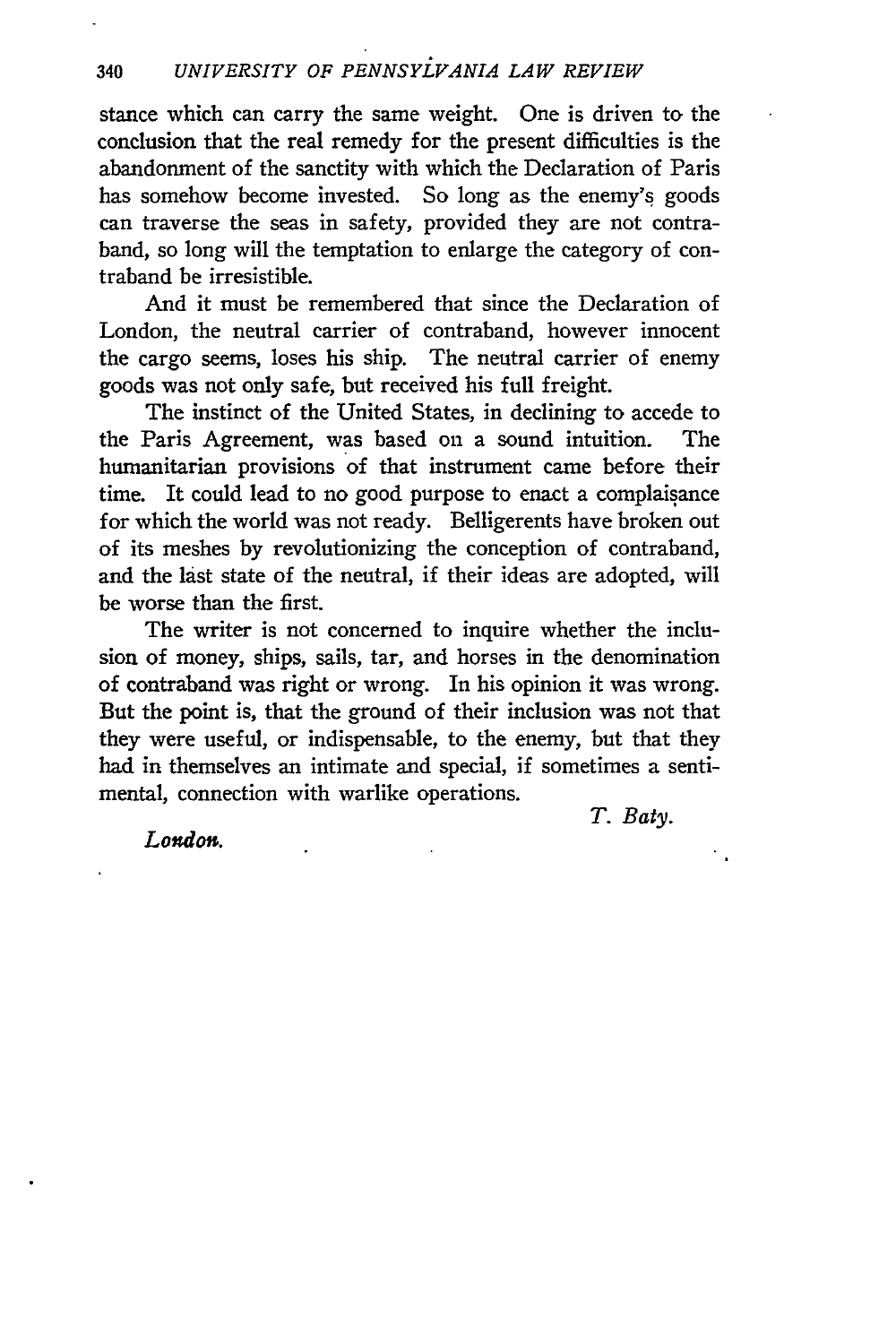## EXPERTS IN **PATENT CAUSES.**

Experts in patent causes have been the subject of criticism and witticism time out of mind. Courts, litigants, and attorneys have inveighed against them. The evil goes on. From the Selden Automobile Case1 with its thirty-six large octavo volumes of proofs, mostly the work of experts, down to a case before the writer in which nearly one-half of a thousand-page record is the testimony of experts, there is abatement of this misdirected zeal only where the more stringent court rules are enforced. It is not the purpose of this article to dissect this tumor of the law merely to show its malignity, but rather to endeavor to point out a general remedy.

Up to the time of the new Equity Rules,<sup>2</sup> it was the practice to take expert proofs by deposition before notaries who, of course, had no power to rule upon the evidence. Rule 48 of the Supreme Court changes this practice as follows:

In a case involving the validity or scope of a patent or trademark, the district court may, upon petition, order that the testimony in chief of expert witnesses, whose testimony is directed to matters of opinion, be set forth in affidavits and filed as follows: Those of the plaintiff within forty days after the cause is at issue; those of the defendant within twenty days after plaintiff's time has expired; and rebutting affidavits within fifteen days after the expiration *cf* the time for filing original affidavits. Should the opposite party desire the production of any affiant for cross-exaination, the court or judge shall, on motion, direct that said cross-examination and any reexamination take place before the court upon the trial, and unless the affiant is produced and submits to cross-examination in compliance with such direction, his affidavit shall not be used as evidence in the cause.

Without doubt the operation of this rule has been and will be to reduce the *volume* of expert testimony to some extent in two ways: (i) the direct evidence of the expert, put in the form of an affidavit, is more concise than in the old question-and-

**(341)**

<sup>1</sup>Columbia Motor Car Co. v. Duerr, **184** Fed. 893 (IgII), revising 172 Fed. 923 **(i9o9).** 2 Promulgated by the Supreme Court, November 4, 1912.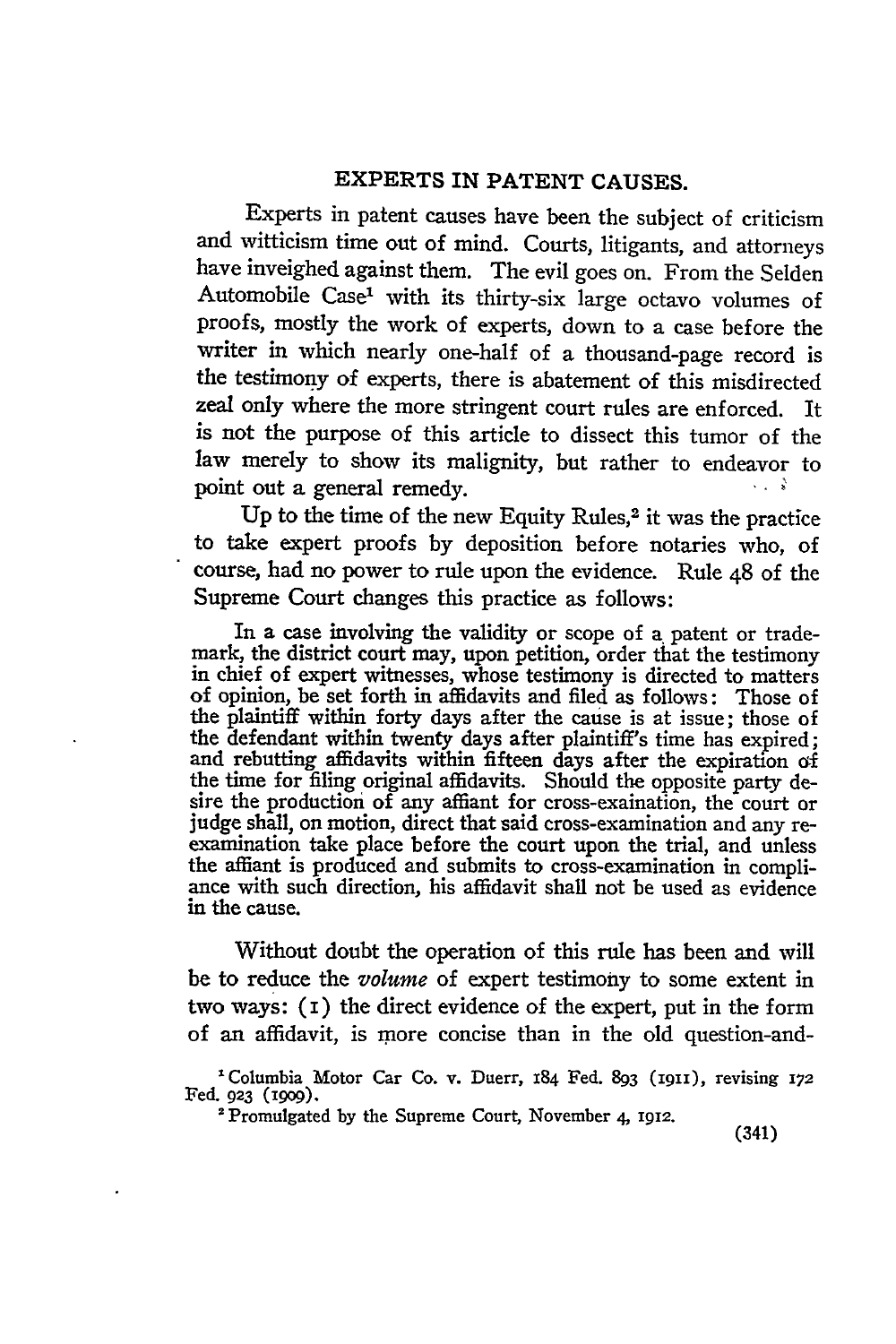answer form; (2) upon cross-examination in open court the judge may rule upon and materially shorten such examinations. But, on the other hand, two things are to be taken into account: (i) that there is no limit to the range of such expert affidavits; (2) that the court must waste much time in hearing the crossexamination, and in the end must read the entire proofs, and thus be involved in a two-fold expenditure of time.

Is there, then, no general remedy for this confessed evil in patent practice? The writer ventures the assertion that there is, that it is a most simple remedy residing with the Supreme Court, and therefore requiring no statutory enactment.

It is true that, recently, in some circuits, rules have been made stringently limiting the province of the expert in patent causes. This is but putting in rule form the opinion-criticisms of the courts for many years. But the difficulty with both circuit rule and case law is that they are critical in content rather than constructive in purpose; that they are not uniformly (and perhaps not always wisely) restrictive; and consequently that they tend toward variance in practice in the different circuits. To add to the chaos of state court practice nine different rules in the nine federal circuits would be monstrous when such course is wholly unnecessary.

Before we turn to the rulings of the appellate courts to discover what has been found to be the province of the patent expert, it may be instructive to revert briefly to the main causes or motives which have produced these evils. They divide fairly evenly between expert, counsel, and court.

The expert sees the case at close range and in detail. He is, in large measure, unable to gain the perspective to judge between essentials and non-essentials. As a rule, he is not familiar with the rules of evidence; and even if he is so familiar, the paramount consideration with him is the art which he knows in all detail and all of which he is anxious to disclose. Nor is it to be overlooked that there are, unfortunately, many patent experts who regard their province as practically that of special counsel, and far exceed their rights. This has been recognized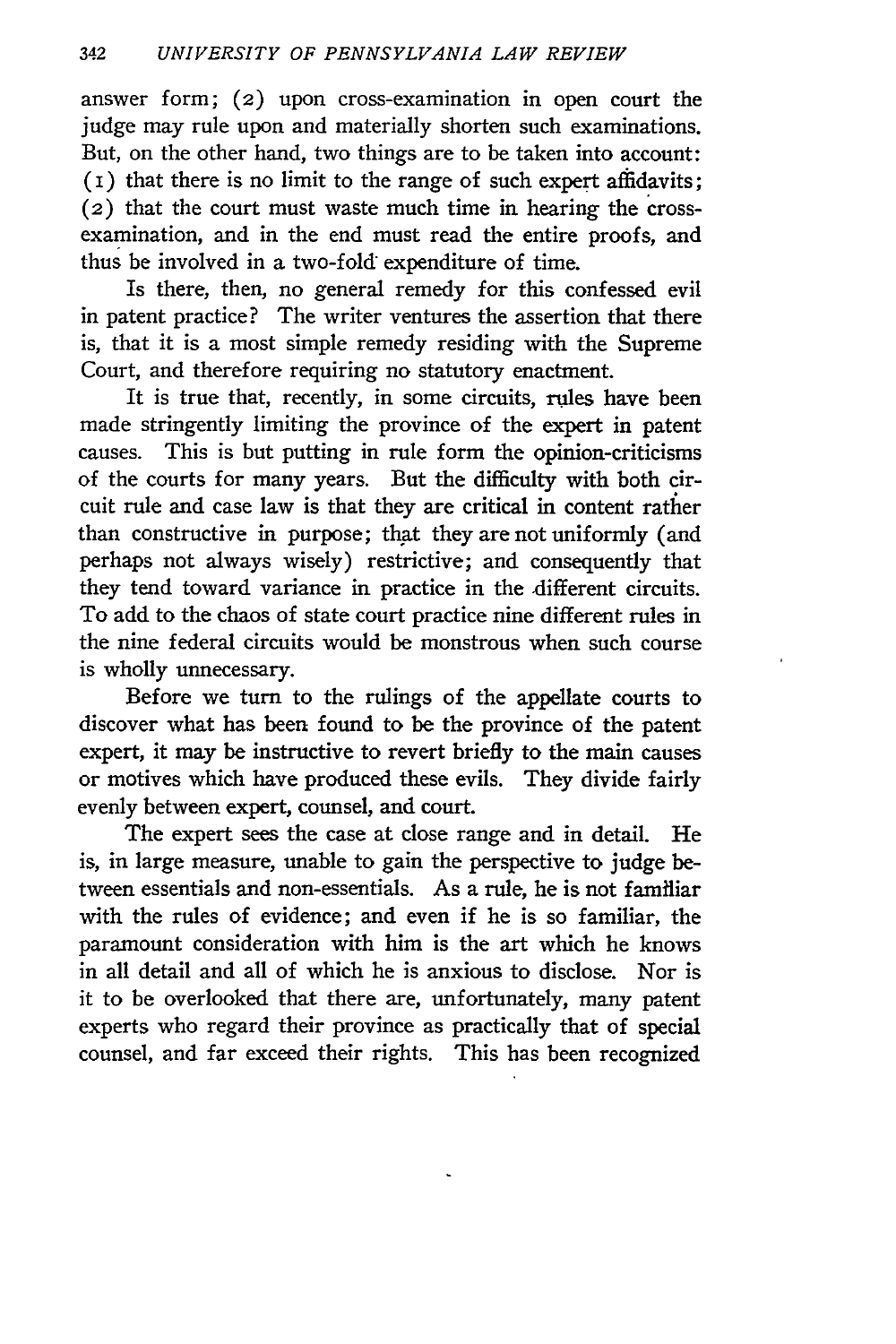and condemned by the courts.<sup>3</sup> Counsel, in their anxiety to leave no point uncovered, readily follow the lead of the expert, rather than direct his activity; and upon cross-examination it is the tendency of counsel to endeavor to break down or weaken the direct statements-generally resulting in strengthening the expert's position, and inevitably resulting in padding the record. The court, in its tendency to give both sides all opportunity, is generally over-indulgent, and permits, especially upon crossexamination, a latitude which helps no one, but rather obscures the issue and burdens court, counsel, and parties alike.

An examination of the appellate rulings as to the province of the expert, while many are negative and critical in character, give distinct boundaries. These may be stated: **i.** He may qualify himself to testify;<sup>4</sup> 2. He may explain the patent in suit;<sup>5</sup> 3. He may explain the prior art.<sup>6</sup> Such evidence is necessary when the prior art is complicated,<sup>7</sup> but *only* when the prior art is technical or complex;<sup>8</sup> 4. His testimony is never conclusive.<sup>9</sup>

The expert should, therefore, be limited upon both direct and cross-examination by the first three of these rules; and the fourth rule should establish absolutely a bar to the most common practice, namely, drawing conclusions of law as to infringement or anticipation.

As a matter of fact, though the patent expert rarely states, conclusions of law as to novelty, infringement, *etc.,* in bald form, he devotes the greater part of his time to discussions which can have no other object than to conclude the law. And in order to reach such conclusions by round-about argumentation, he neces-

'Winans v. New York & Erie R. R. Co., **21** How. 88; **16** L. **Ed.** 68 (i858); Loom Co. v. Higgins, **io.5 U.** S. 58o, 586; **26** L. **Ed. 1177** *(i88I).*

**'** Winans v. New York & Erie R. R. Co., supra, *n.* **5.**

'Waterman v. Shipman, **55** Fed. **982; 5** C. C. A. **311 (1893).**

3Krupp v. Midvale Steel Co.. **i9i** Fed. s88; **112** C. **C. A. I94** (I9XI).

'Am. Delinter Co. v. American Machinery Co., **128** Fed. **709;** 63 C. C. A. **307 (1904).**

<sup>&#</sup>x27;Osgood Dredge Co. v. Metropolitan Dredging Co., *75* Fed. **670; 21 C.** C. A. **491** (1896); Ideal Stopper Co. v. Crown Cork and Seal Co., **131** Fed. 244; 65 C. **C.** A. 436 (I9O4).

<sup>&#</sup>x27;Coming v. Burden, **15** How. **252; 14** L. **Ed.** 683 (853).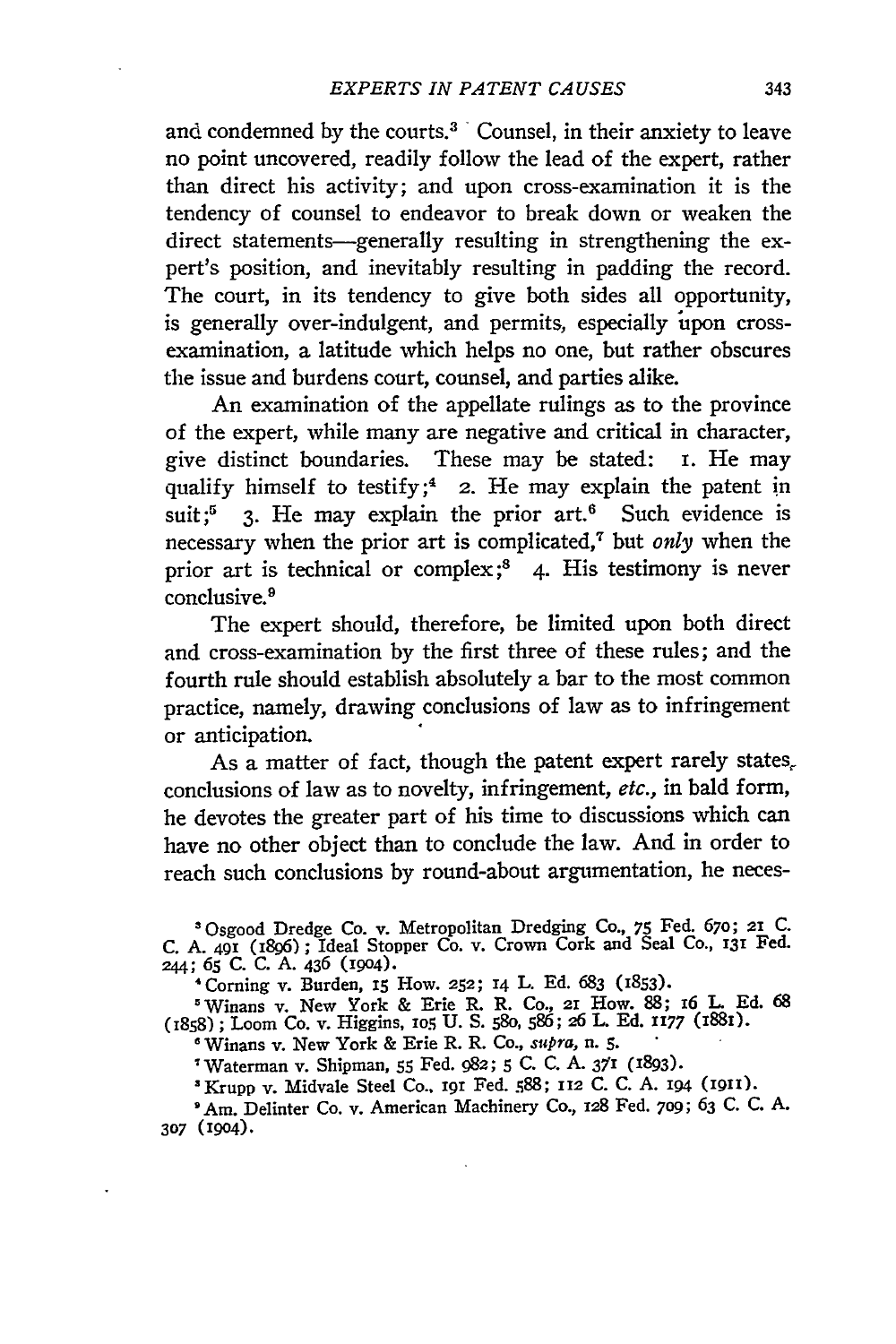sarily engages in much that is anything but straightforward statement of fact.

Even in seemingly complicated cases involving problems on the margin of known science, the actual issue, brought down to its last analysis of patentability or infringement, is in but few cases, complex. What is complicated is the voluminous and largely inconsequential evidence; and this is particularly the case where the subject-matter is some organic composition, or some chemical reaction or physical action beyond actual knowledge. And to spend days in discussion of chemical or physical theory to prove that the thing cannot be proved leads nowhere and lands at the same place. To make this point more specific, taken certain questions, for example, of hydrocarbon conversion. **By** no known method can a chemist tell to the last unit exactly what the component parts of certain hydrocarbons are. To start with, he is dealing with a product of nature which he cannot analyze; and when he puts it through a process of conversion he has a product which he cannot reduce absolutely to known parts or proportions. By a long disquisition in chemistry and physics, what has the expert done to enable the court to answer the three questions he must ask and answer before he can decide the case? These questions are: i. What is the claimed feature of the plaintiff's patent? 2. Does the defendant use such claimed feature? **3.** Is such claimed feature novel?

The court is not concerned with the scientific problems beyond enablement to answer these three questions. It is well known that the scientific fact or theory cuts no figure except as a side-light; for a patentee is not charged with such scientific knowledge.10 **All** the patentee has to do is to show how to produce the desired result, and this he does **by** a plain statement of the steps or combinations he employs. These can be stated in a one-two-three order. Then the question is whether the defendant has employed the same steps or combination, or their fair equivalent; and this is, or should be, a one-two-three propo-

"Eames v. Andrews, **122** *U.* **S. 4o;** 3o L. **Ed.** io84 (1887); Emerson v. Nimocks, **99** Fed. *737;* **40 C. C. A. 87** (i9oo).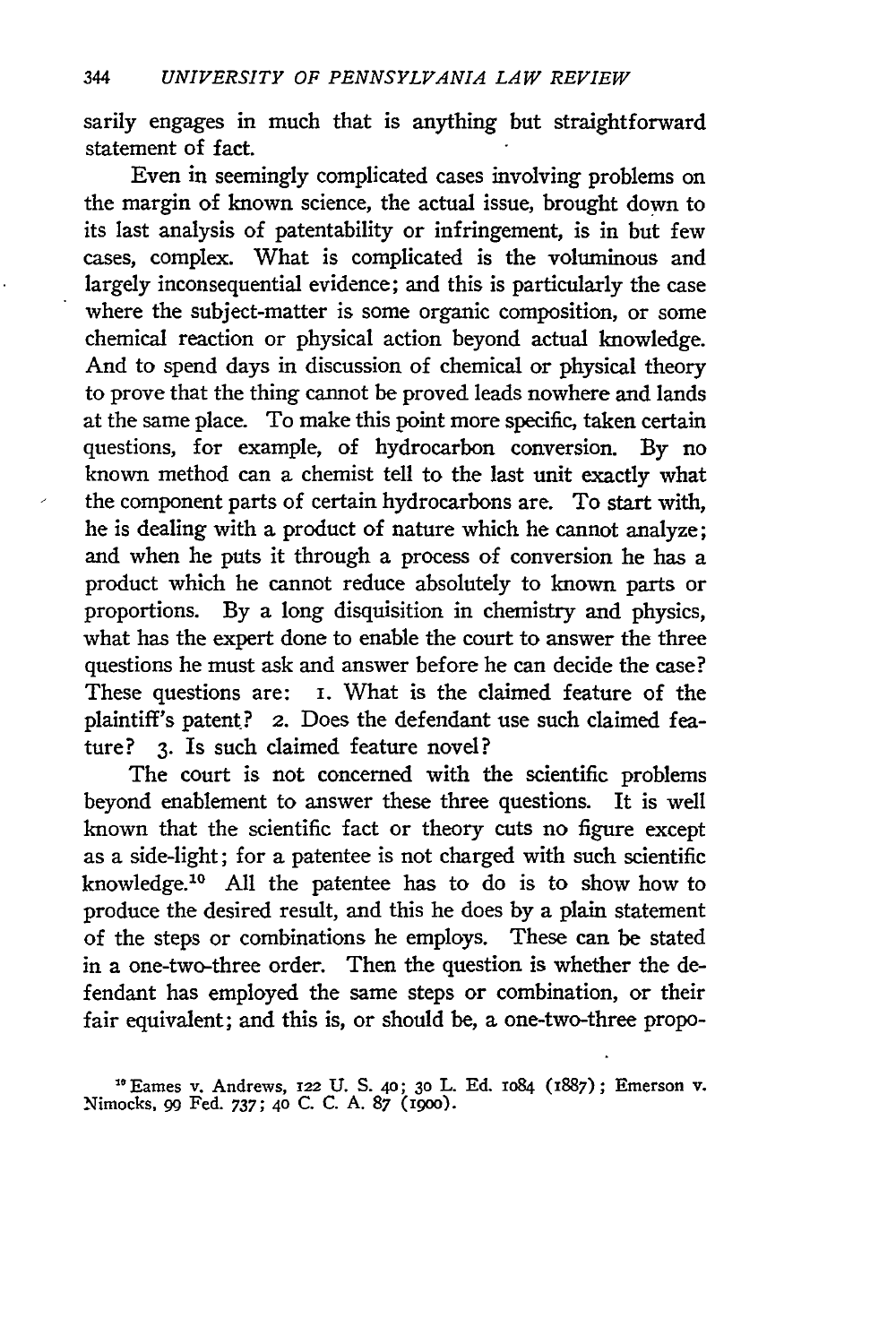sition. The third question is, are these steps or combinations found in the prior art? Either they are or they are not, and the determination of whether the prior art shows such steps or combinations does not require hundreds of pages of testimony, but is rather a comparison of elements, steps, or combinations, and identity or diversity of result.<sup>11</sup>

To illustrate the above, let us take the claim of the Selden Automobile Patent which, as already stated, took thirty-six large volumes of printed evidence to elucidate for the court. This claim reads:

i. The combination with a road locomotive, provided with suitable running gear, including a propelling wheel and steering mechanism, of a liquid hydrocarbon gas-engine of the compression type, comprising one or more cylinders, a suitable liquid fuel receptacle, a power shaft connected with and arranged to run faster than-the propelling wheel, an intermediate clutch or disconnecting device and a suitable carriage body adapted to the conveyance of persons or goods, substantially as described.

If, now, we make a broad analysis of this claim by the onetwo-three method we have: I. Running gear; 2. Gas engine of the compression type; **3.** Fuel receptacle; 4. Power shaft; 5. Clutch; 6. Carriage body. These are the main elements. They might be, of course, qualified and refined, but they are sufficient for our purposes of illustration.

Compare these elements with the combination used by the defendants, and we find: I. Running gear? Yes. 2. Gas engine of the compression type? Selden used the old Brayton engine; defendants used an engine of the Otto type. Here was the crux of the case. 3. Fuel receptacle? Yes. 4. Power shaft? Yes. **5.** Clutch? Yes. 6. Carriage body? Yes. Hence the one question was whether the old Brayton engine was inclusive of the later Otto engine-the high-compression engine which made the automobile a practical, operative machine.

The question in its last analysis was a question of law for the court. An expert could do no more than show what the

"Electric Signal Co. v. Hall Signal Co.. **114** U. S. 87; 29 L. **Ed.** 96 **(188s).**